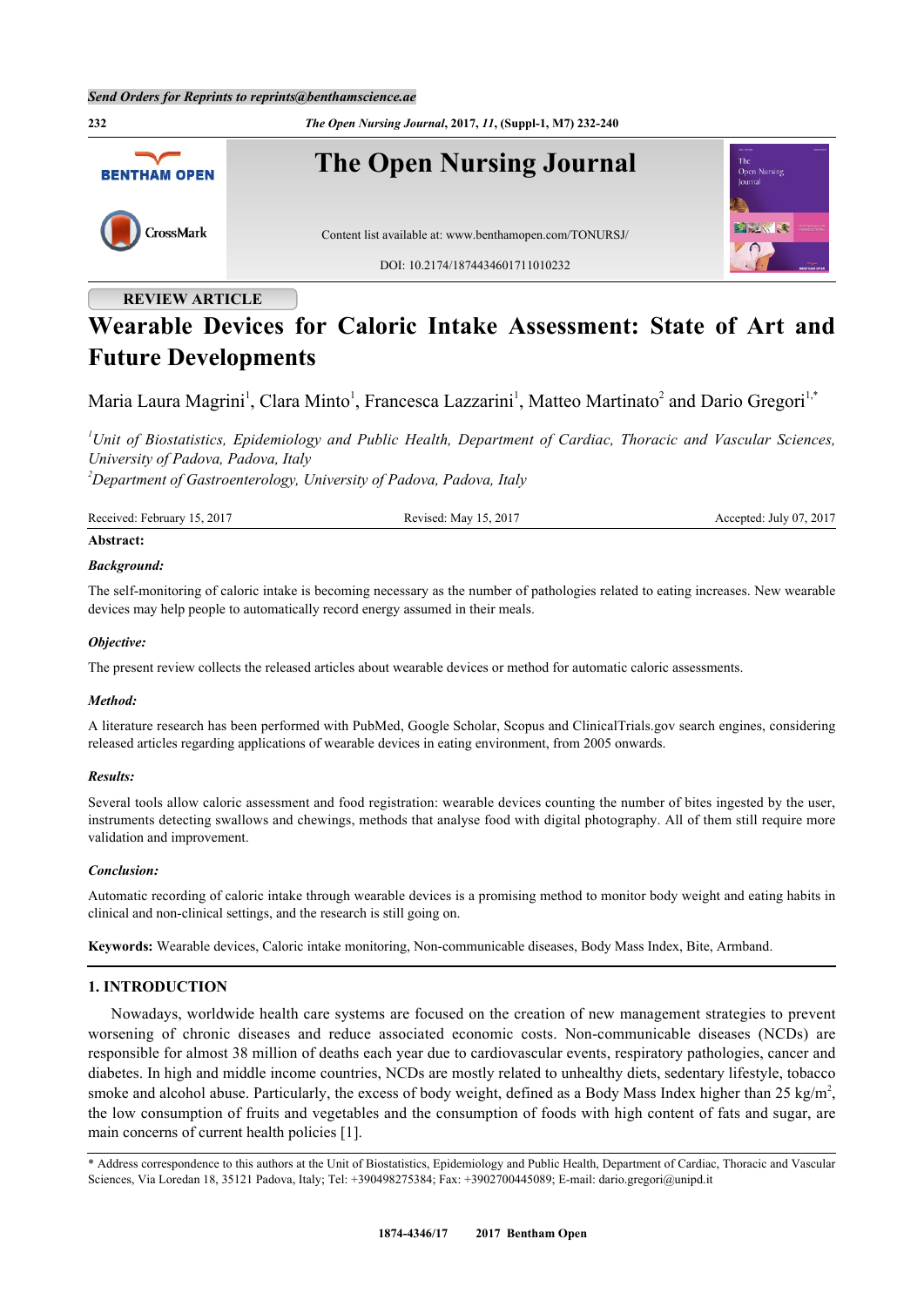Data from observational studies reveal that the global phenomenon of obesity has nearly doubled between 1980 and 2008: percentage of obese men increased from 5% to 10%, while percentage of obese women increased from 8% to 14% [[2\]](#page-7-1). According to the CUORE project, between 1998 and 2002, 17% of Italian men and 21% of Italian women were obese [[3](#page-7-2)]. The World Health Organization (WHO) suggests the importance of healthy food choices to reduce consequences of food-related pathologies such as obesity, diabetes, cancer and cardiovascular diseases [\[4](#page-7-3)]. These recommendations are widely supported by scientific literature on dietary style: intake of healthy foods has positive effects on health conditions by reducing risks of recurrent coronary heart disease [\[5](#page-7-4)], positively modulating markers of inflammation in patients with diabetes [\[6](#page-7-5)] and improving health status of subjects with obstructive sleep apnea syndrome [[7](#page-7-6)]. The maintenance of a positive energy balance is ensured by the complementary action of energy taken from nutrients (energy intake) and energy expended through physical activity and resting metabolic rate (energy expenditure) [[8](#page-7-7)]. Several factors such as gender, age, environmental temperature, general health status and physical activity can influence energy intake and energy expenditure, suggesting the necessity of an energy balance calibrated for each subject [[9\]](#page-7-8).

As regards economic expenditure of obesity, an annual medical cost of 3613\$ pro-capita has been estimated for women, and 1152\$ pro-capita for men in United States [[10\]](#page-7-9). A similar trend is observable in Italy, where costs related to health-care system are strongly influenced by clinical status of individuals: compared with normal-weighted subjects, annual pro-capita expenditure rises to 65 $\epsilon$  in overweight subjects and to 105 $\epsilon$  in obese subjects [\[3](#page-7-2)].

Because of the importance of preventing chronic diseases that may result from excess of body weight and unhealthy diet, clinical trials and epidemiological studies have developed different research instruments in order to collect reliable data on dietary patterns of large populations. Classic tools for food assessment include 24-hours dietary recall, dietary record, dietary history and food-frequency questionnaire. All these methods give subjective measure using a predefined or open-ended, self- or interviewer-administered format [[11\]](#page-7-10). Despite several advantages, such as low cost, suitability and accuracy, food questionnaires are not free from potential errors: the inclusion of open-ended questions can be timeconsuming, patients cannot be able to remind daily diet, and predefined answers can be inaccurate. Moreover, the longterm monitoring increases the risk of underestimating the energy intake and return of incorrect or incomplete information about the quality and type of nutrient intake[[12\]](#page-7-11).

For these reasons, the assessment of caloric intake and energy expenditure is a crucial challenge for the maintenance of individual and public health. An accurate monitor-activity is essential to obtain information about the eating habits of subjects at risk (e.g. obese and diabetic), subjects whose dietary assessment is difficult and often inaccurate (e.g. elderly and children) and also of healthy subjects. This is even more important considering that a diet-therapy requires long period of treatment and often involves subjects at home.

A constant and accurate monitoring of calories and nutrient quality is essential both for the healthcare provider and the patient, to improve therapy effectiveness and compliance to diet. New wearable devices for caloric intake seem to be the future of scientific research on nutrition: easy to use, accurate, free of subjective bias, these new electronic tools are able to collect large amount of data.

These wearable devices can be divided into three macro categories according to the object or action captured by the device:

- 1. Devices capturing the gestures related to nutrition, such as arm and wrist movements;
- 2. Devices capturing sounds and vibrations from chewing and/or swallowing;
- 3. Devices that identify the kind and the amount of food analyzing food digital images.

The aim of the present paper is to review wearable devices or methods for automatic caloric assessment which are currently on a research and development process, reporting for each tool a brief description, a case study and some consideration about pros and cons.

#### **2. MATERIALS AND METHODS**

The literature search started from PubMed search engine, using the string: ("device"[Title] OR "bite"[Title] OR "armband"[Title]) AND ("caloric intake"[Title] OR "intake"[Title]). The results allowed the extraction of the names of the devices described in this review. These names were searched through Google Scholar, PubMed, Scopus and ClinicalTrials.gov search engines. Papers published from 2005 onwards and dealing with application of the cited wearable devices in eating environment were considered. Articles regarding the same devices in other applications (i.e.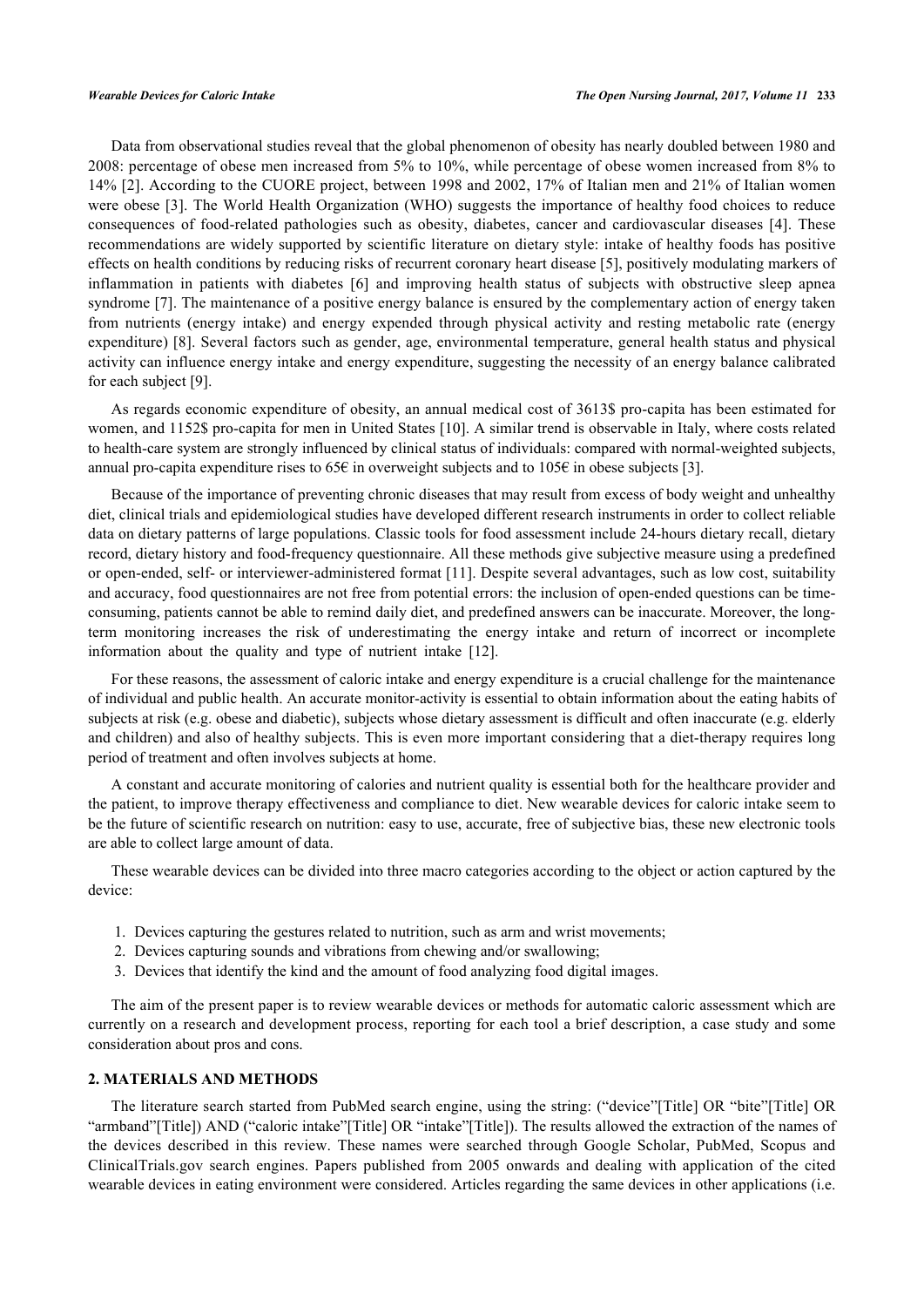physical movement, hydraulic, veterinary) were excluded. No literature reviews about this topic were found. A flowchart of the papers' selection process is represented in Fig. (**[1](#page-4-0)**).

# **3. RESULTS**

Results are shown in Table **[1](#page-2-0)**, a list of each device/method with its description, experimental studies related to the specific device and method, and consideration about pros and cons. Four devices (Bite-counter, Autodietary, E-button, piezoelectric sensor-based necklace) and one method for caloric assessment which requires a personal smartphone (digital photography) are described. The devices or methods were tested in experimental studies to perform a process of validation, by asking participants to eat different kinds of food. The relative results provided an estimation of the accuracy of each tool, with consideration about limits and future developments.

<span id="page-2-0"></span>

| <b>DEVICE DESCRIPTION</b>                                                                                                                                                                                                                                                                                                                                                                                                                                                                                                                                                                                                                                                                                                                                                                                                                                       | <b>EXPERIMENTAL STUDIES</b>                                                                                                                                                                                                                                                                                                                                                                                                                                                                                                                                                                                                                                                                                                                                                                                                                                                                                                                                                                                                                                                                                                                                                                                                                                                                                                                                                                                                                                                                                                                                                                                                                                                                                                                                                                                                                                                                                                                                                                       | <b>PROS AND CONS</b>                                                                                                                                                                                                                                                                                                                                                                                                                                                                                                                                                                                                           |
|-----------------------------------------------------------------------------------------------------------------------------------------------------------------------------------------------------------------------------------------------------------------------------------------------------------------------------------------------------------------------------------------------------------------------------------------------------------------------------------------------------------------------------------------------------------------------------------------------------------------------------------------------------------------------------------------------------------------------------------------------------------------------------------------------------------------------------------------------------------------|---------------------------------------------------------------------------------------------------------------------------------------------------------------------------------------------------------------------------------------------------------------------------------------------------------------------------------------------------------------------------------------------------------------------------------------------------------------------------------------------------------------------------------------------------------------------------------------------------------------------------------------------------------------------------------------------------------------------------------------------------------------------------------------------------------------------------------------------------------------------------------------------------------------------------------------------------------------------------------------------------------------------------------------------------------------------------------------------------------------------------------------------------------------------------------------------------------------------------------------------------------------------------------------------------------------------------------------------------------------------------------------------------------------------------------------------------------------------------------------------------------------------------------------------------------------------------------------------------------------------------------------------------------------------------------------------------------------------------------------------------------------------------------------------------------------------------------------------------------------------------------------------------------------------------------------------------------------------------------------------------|--------------------------------------------------------------------------------------------------------------------------------------------------------------------------------------------------------------------------------------------------------------------------------------------------------------------------------------------------------------------------------------------------------------------------------------------------------------------------------------------------------------------------------------------------------------------------------------------------------------------------------|
| A bite-counter is a wearable device with<br>an integrated tri-axial accelerometer and<br>gyroscope. It appears as a clock and must<br>be worn on the wrist, to record the<br>number of bytes that the user ingests<br>during a meal. This information is<br>extracted from the analysis of wrist<br>torsional movement, and the wrist<br>movement occurring when the subject<br>brings food from the plate to his mouth<br>$[6, 11, 12]$ . Starting from the number of<br>bites recorded during a meal, an equation<br>calculates the total calories ingested. An<br>example of algorithm for the detection of<br>the number of bites, coming from the data<br>collected with an inertial sensor, was<br>developed by Dong et al [10]. Salley et al.<br>developed a predictive equation to<br>estimate the caloric amount associated<br>with a single bite [6]. | A study by Desedorf et al. [5] assesses the effectiveness<br>of the bite-counter in monitoring the caloric intake. 15<br>subjects between 23 and 58 years old were invited to eat<br>different types of food and beverages, with different table<br>utensils and in different ways. For each participant, the<br>number of bites was detected both through the bite-<br>counter and the visual monitoring of an observer.<br>Findings reported in Table 2 show that the electronic tool<br>tends to underestimate the actual number of bites: this<br>happens especially when food or drink is consumed with<br>a spoon, with a straw or with a fork. This is related to a<br>reduced wrist rotation in some particular actions. For<br>example, those subjects who eat soup with the spoon tend<br>to stiffen the wrist while approaching food to the mouth,<br>avoiding to spill the soup from the spoon. The bite-<br>counter also requires an interval of at least 8 seconds<br>between two consecutive bites: for a person who eats<br>quickly, all the consecutive bites made in a shorter<br>temporal interval are not detected. On the contrary, the<br>bite-counter overestimates the number of bites when the<br>meal is eaten with both fork and knife. In general, the<br>difference between the manual measurement and the<br>electronics one is reduced when food is eaten with hands.<br>for both liquid and solid foods.<br>The predictive equation developed by Salley et al. [6] to<br>determine the caloric amount estimation of a single bite,<br>is based on individual and physical data, without taking<br>into account the specific food. Multiple regression is<br>based on height, weight, waist-to-hip ratio, gender and<br>age of the subject. The authors validated and developed<br>the model by collecting data from 280 participants: the<br>results show that the estimate of caloric intake with the<br>equation was more accurate than human-based estimation. | Thanks to its design and comfort, Bite-counter<br>does not affect eating gestures and can be<br>easily managed by the subjects. Nevertheless,<br>as reported in some validation studies $[4 - 6]$ ,<br>both the algorithm for bite detection and the<br>equation for caloric estimation lack in<br>accuracy. Future research should focus on the<br>development of an algorithm for bite counter<br>which takes into account the numerous and<br>complex gestures performed by the wrist<br>while eating, and of a prediction equation for<br>caloric estimation which includes both<br>individual features and food type [4]. |
|                                                                                                                                                                                                                                                                                                                                                                                                                                                                                                                                                                                                                                                                                                                                                                                                                                                                 | with an average estimation error which went from -257.36<br>$\pm$ 790.22 kcal in the case of human estimation to 71.21 $\pm$<br>562.14 kcal using the bites based method.                                                                                                                                                                                                                                                                                                                                                                                                                                                                                                                                                                                                                                                                                                                                                                                                                                                                                                                                                                                                                                                                                                                                                                                                                                                                                                                                                                                                                                                                                                                                                                                                                                                                                                                                                                                                                         |                                                                                                                                                                                                                                                                                                                                                                                                                                                                                                                                                                                                                                |
| AutoDietary is an electronic device for<br>food recognition, based on the distinction<br>between chewing and swallowing sounds<br>produced while eating. The system is<br>composed by a necklace which records<br>sounds of mastication through acoustic<br>sensors, and a smartphone or tablet<br>application which allows data<br>transmission and elaboration, and gives<br>the user an information about food type.                                                                                                                                                                                                                                                                                                                                                                                                                                         | The study of Bi et al. [13] aims to evaluate the efficacy of<br>AutoDietary system in recognizing different types of food but it does not give information about caloric<br>and drink. 12 participants were invited to eat seven kinds<br>of food of different consistency. The experiment was<br>performed in a laboratory with a low noise. The<br>effectiveness of the instrument was assessed by<br>considering the accuracy in the detection of the event, <i>i.e.</i><br>the sequence of chewing/swallowing sounds alternated<br>with periods of silence, and the accuracy in the detection<br>of the type of food, as represented in Table 3.                                                                                                                                                                                                                                                                                                                                                                                                                                                                                                                                                                                                                                                                                                                                                                                                                                                                                                                                                                                                                                                                                                                                                                                                                                                                                                                                              | AutoDietary is effective in food recognition,<br>intake. Accuracy in food recognition is<br>influenced also by the collar: it should fit<br>snugly to the neck, otherwise the detection is<br>incorrect or incomplete; for example, a<br>participant with a low BMI reported a low<br>percentage of accuracy. The effectiveness in<br>recognizing the type of food also depends on<br>the bite size: the smaller the food, the harder<br>its recognition.                                                                                                                                                                      |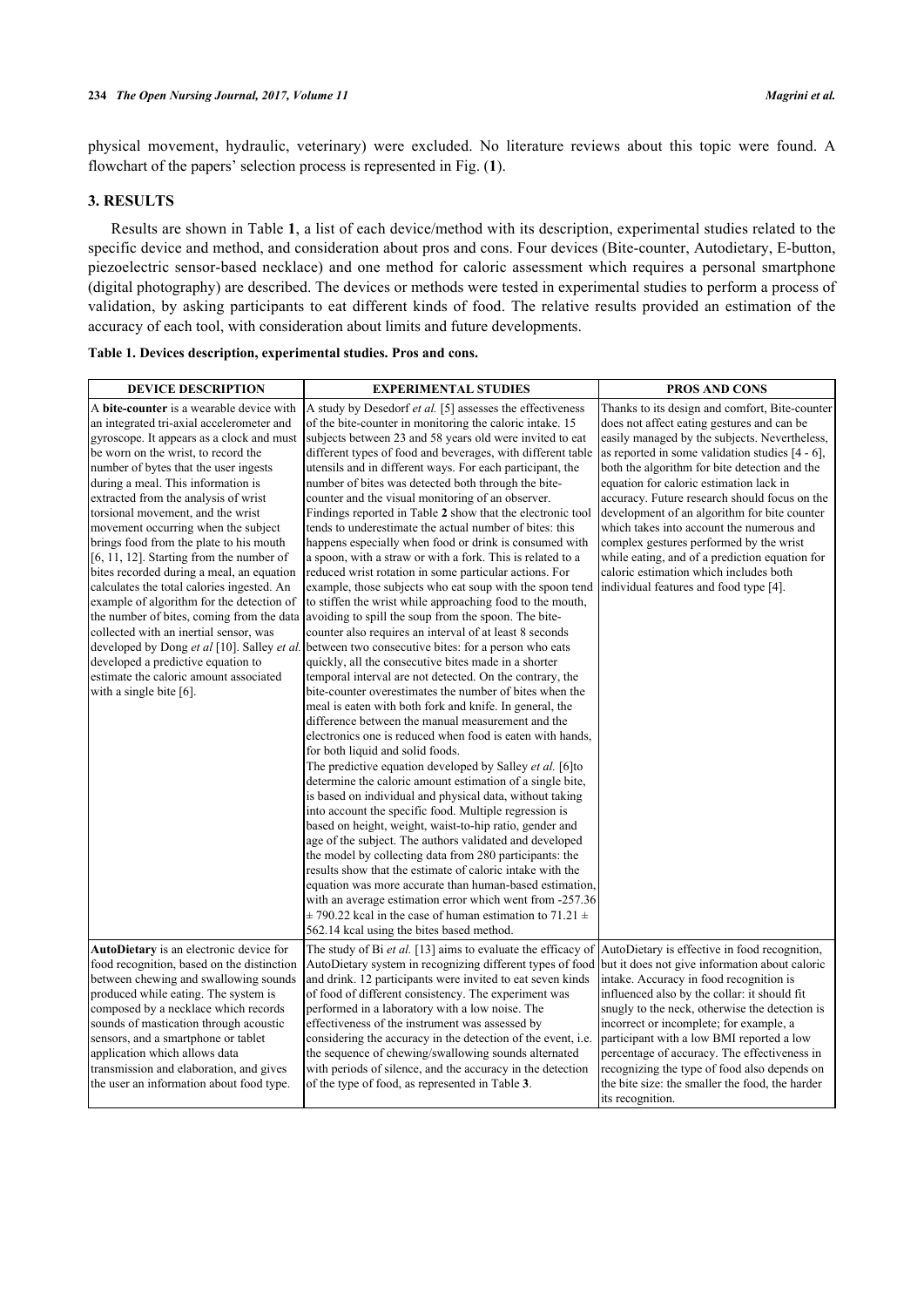| <b>DEVICE DESCRIPTION</b>                                                                                                                                                                                                                                                                                                                                                                                                                                                                                                                                                                                                                                                                                                                                                                                                                                                                                                                                                                                                                                                                                                                                                                                                                                                                                                                                                                                                                                                                                                                                                                         | <b>EXPERIMENTAL STUDIES</b>                                                                                                                                                                                                                                                                                                                                                                                                                                                                                                                                                                                                                                                                                                                                                                                                                                                                                                                                                                                                                                                                                                                                                                                                                                                                                                                                                                    | <b>PROS AND CONS</b>                                                                                                                                                                                                                                                                                                                                                                                                                                                                                                                                                                                                                                                                                                                                        |
|---------------------------------------------------------------------------------------------------------------------------------------------------------------------------------------------------------------------------------------------------------------------------------------------------------------------------------------------------------------------------------------------------------------------------------------------------------------------------------------------------------------------------------------------------------------------------------------------------------------------------------------------------------------------------------------------------------------------------------------------------------------------------------------------------------------------------------------------------------------------------------------------------------------------------------------------------------------------------------------------------------------------------------------------------------------------------------------------------------------------------------------------------------------------------------------------------------------------------------------------------------------------------------------------------------------------------------------------------------------------------------------------------------------------------------------------------------------------------------------------------------------------------------------------------------------------------------------------------|------------------------------------------------------------------------------------------------------------------------------------------------------------------------------------------------------------------------------------------------------------------------------------------------------------------------------------------------------------------------------------------------------------------------------------------------------------------------------------------------------------------------------------------------------------------------------------------------------------------------------------------------------------------------------------------------------------------------------------------------------------------------------------------------------------------------------------------------------------------------------------------------------------------------------------------------------------------------------------------------------------------------------------------------------------------------------------------------------------------------------------------------------------------------------------------------------------------------------------------------------------------------------------------------------------------------------------------------------------------------------------------------|-------------------------------------------------------------------------------------------------------------------------------------------------------------------------------------------------------------------------------------------------------------------------------------------------------------------------------------------------------------------------------------------------------------------------------------------------------------------------------------------------------------------------------------------------------------------------------------------------------------------------------------------------------------------------------------------------------------------------------------------------------------|
| The rational of this device is the idea that<br>foods can be identified by the energy<br>exerted in their mastication: the<br>microphone placed in correspondence of<br>the neck, close to the jaw, converts<br>superficial skin vibrations into acoustic<br>signals. Following the algorithm used by<br>Bi et al. [13], this signal is analysed<br>through the distinction between chewing<br>and swallowing events, and the extraction<br>of more than 30 features representing its<br>acoustic characteristics. An algorithm<br>based on a light-weight decision tree is<br>used to recognize the type of food intake.                                                                                                                                                                                                                                                                                                                                                                                                                                                                                                                                                                                                                                                                                                                                                                                                                                                                                                                                                                         | The results show that AutoDietary has a high performance<br>in food recognition, especially in distinguishing solid<br>from liquid food.<br>Fontana et al study [9]. tested the effectiveness of an<br>energy intake detection model based on Counts of Chews<br>and Swallows (CCS). For the creation of CCS model,<br>numbers of chews and swallows were extracted for each<br>subject using a throat microphone, in order to estimate the planned to further improve the device, by<br>average mass of liquid and solid food ingested per<br>chewing/swallowing: these parameters were used to<br>create predictive models to estimate the intake of solid<br>and liquid food. The model was then validated in a second adding the chance to perform an estimate of<br>step, by verifying the ability of the method to generalize<br>the predictive estimates in different foods than those used<br>for the initial test. The energy content of each food and<br>caloric intake per meal was calculated by multiplying the<br>estimated mass of food, obtained from the count of chews<br>and swallows, by the caloric density extracted from<br>nutritional analysis. The results show that the method still<br>commits some errors, but they might be compensated<br>adding correction factors in the model. Nevertheless, this<br>study suggests a promising alternative to diet diaries. | The results from questionnaires performed by<br>the participants in the study of Bi et al. [13],<br>determined that the device appeared<br>acceptable for most users, in terms of comfort<br>and functionality. The instrument was tested<br>(and it is used) only for a limited number of<br>foods. For these reasons, the developers<br>performing experimental tests in a real-life<br>environment, considering a larger number of<br>foods, and enhancing device capabilities<br>caloric intake by detecting the volume and<br>weight of food ingested.                                                                                                                                                                                                 |
| The piezoelectric sensor-based necklace<br>records the mechanical stress caused by<br>the swallowing action. It detects skin<br>vibrations in the low part of trachea at the<br>moment of food passage. Data from the<br>sensor are then sent via Bluetooth to a<br>smartphone app. There are two versions<br>of the collar. "Sportband style collar"<br>sacrifices appearance for a higher sensor<br>stability: because of his major adherence<br>to the neck, it prevents lateral motions<br>which can bring to false positives. For<br>these reasons, this kind of instrument is<br>more indicated for clinical and scientific<br>environment. Otherwise, a more<br>comfortable "pendant-based" version is<br>available, with a lower neck adherence<br>but a higher sensitivity to movements not<br>related to eating [8].<br>The device is able to recognize the<br>ingestion of solid and liquid foods by<br>detecting the movements occurring<br>lbetween two swallows: a swallowing<br>preceded by numerous chewing<br>movements indicates the assumption of a<br>solid food: a series of consecutive<br>swallows without movements indicates<br>the assumption of liquid foods. The<br>algorithm for food recognition developed<br>by Kalantarian et al. [8] performed<br>swallow identification through the<br>analysis of the voltage signal coming<br>from the piezoelectric sensor. To perform<br>activity recognition, the authors added a<br>tri-axial accelerometer to the necklace, in<br>order to detect movements of the upper<br>body which might be mistaken as<br>swallows. | Kalantaria et al. [8] performed an experimental study on<br>the effectiveness of the collar with built-in piezoelectric<br>sensor and accelerometer. 30 subjects between 22 and 34<br>years old were recruited: all participants were invited to<br>eat foods with different textures. All subjects wore the<br>sportband collar with accelerometer. Results reported in<br>Table 4 show the accuracy in the type of food recognition, showed that the tight configuration is too<br>where accuracy was defined as the percentage of<br>swallows correctly identified. A strong presence of false<br>positives was observed when the instrument was not<br>associated to the accelerometer: in this case, the<br>percentage of movements incorrectly classified as<br>swallowing increases to 18% with a head rotation to the<br>left, 46% with a head rotation upward and 8% during a<br>walk motion.                                                                                                                                                                                                                                                                                                                                                                                                                                                                                         | The piezoelectric-sensor based necklace is a<br>low-cost device for food recognition. Thanks<br>to the interface with the smartphone app, it<br>can easily provide the user information about<br>food consumption, but it does not give<br>information about the caloric intake. Results<br>uncomfortable to be worn for more than a few<br>minutes. Tightening the necklace, the<br>movements of the piezoelectric sensor are<br>restricted thus decreasing the sensitivity of<br>detection. On the contrary, the loose<br>configuration causes too much fluctuations in<br>the signal, making the results unusable. For<br>these reasons, a compromise between comfort<br>and accuracy must be found: the use of an<br>accelerometer might help this way. |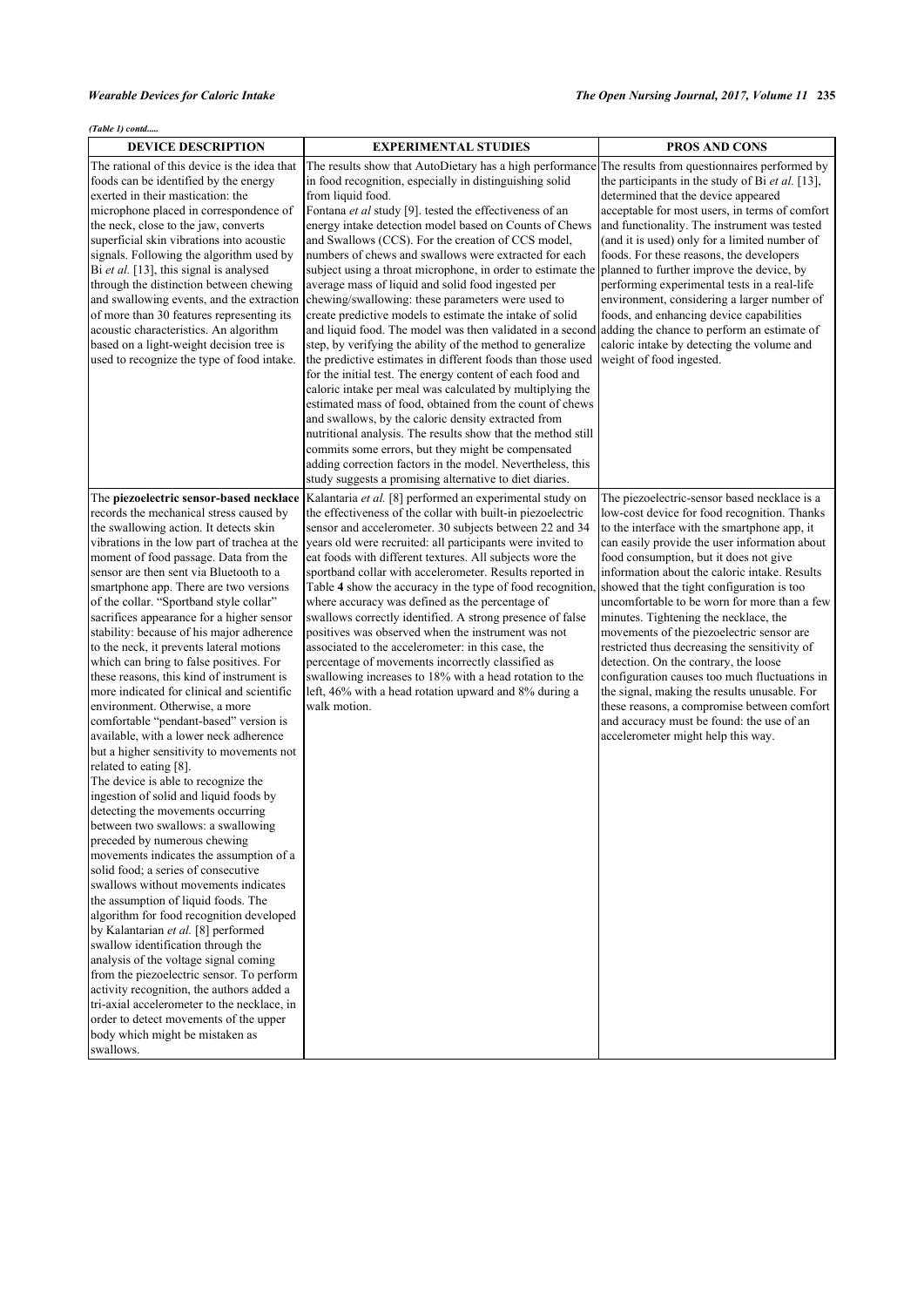<span id="page-4-0"></span>

| (Table 1) contd                                                                                                                                                                                                                                                                                                                                                                                                                                                                                                                                                                                                                                                                                                                                                                                                                                                                                                                                                                                                                                                                                                                                                                                                                                                                                                                                                                              |                                                                                                                                                                                                                                                                                                                                                                                                                                                                                                                                                                                                                                                                                                                                                                                                                                                                                                                                                                                                                                                                                                                                                                                                                                                                                                                                                                                                                                                                                                                                                                                                                                       |                                                                                                                                                                                                                                                                                                                                                                                                                                                                                                                                                                                                                                                                                                                                                                                                                                                                                                                            |
|----------------------------------------------------------------------------------------------------------------------------------------------------------------------------------------------------------------------------------------------------------------------------------------------------------------------------------------------------------------------------------------------------------------------------------------------------------------------------------------------------------------------------------------------------------------------------------------------------------------------------------------------------------------------------------------------------------------------------------------------------------------------------------------------------------------------------------------------------------------------------------------------------------------------------------------------------------------------------------------------------------------------------------------------------------------------------------------------------------------------------------------------------------------------------------------------------------------------------------------------------------------------------------------------------------------------------------------------------------------------------------------------|---------------------------------------------------------------------------------------------------------------------------------------------------------------------------------------------------------------------------------------------------------------------------------------------------------------------------------------------------------------------------------------------------------------------------------------------------------------------------------------------------------------------------------------------------------------------------------------------------------------------------------------------------------------------------------------------------------------------------------------------------------------------------------------------------------------------------------------------------------------------------------------------------------------------------------------------------------------------------------------------------------------------------------------------------------------------------------------------------------------------------------------------------------------------------------------------------------------------------------------------------------------------------------------------------------------------------------------------------------------------------------------------------------------------------------------------------------------------------------------------------------------------------------------------------------------------------------------------------------------------------------------|----------------------------------------------------------------------------------------------------------------------------------------------------------------------------------------------------------------------------------------------------------------------------------------------------------------------------------------------------------------------------------------------------------------------------------------------------------------------------------------------------------------------------------------------------------------------------------------------------------------------------------------------------------------------------------------------------------------------------------------------------------------------------------------------------------------------------------------------------------------------------------------------------------------------------|
| <b>DEVICE DESCRIPTION</b>                                                                                                                                                                                                                                                                                                                                                                                                                                                                                                                                                                                                                                                                                                                                                                                                                                                                                                                                                                                                                                                                                                                                                                                                                                                                                                                                                                    | <b>EXPERIMENTAL STUDIES</b>                                                                                                                                                                                                                                                                                                                                                                                                                                                                                                                                                                                                                                                                                                                                                                                                                                                                                                                                                                                                                                                                                                                                                                                                                                                                                                                                                                                                                                                                                                                                                                                                           | <b>PROS AND CONS</b>                                                                                                                                                                                                                                                                                                                                                                                                                                                                                                                                                                                                                                                                                                                                                                                                                                                                                                       |
| <b>E-Button</b> is a wearable computer<br>collecting and processing data about<br>physical activity and diet. Because of its<br>small dimensions and weight, it can be<br>worn on the chest. It contains two wide-<br>angle cameras with stereo and depth<br>information, an UV sensor which<br>distinguishes indoor and outdoor places,<br>an IMU (Inertial Measurement Unit)<br>composed by a 3-axis accelerometer, a 3-<br>axis gyroscope and a magnetometer, an<br>audio processor, a proximity sensor to<br>record arm/hand motion in front of the<br>chest, a barometer measuring the distance<br>from the device to the floor, and a GPS. It<br>can communicate wireless via Wi-Fi or<br>Bluetooth with a smartphone or tablet.<br>Considering its use as a dietary device, e-<br>Button camera collects images with a<br>determined rate. These pictures are<br>analysed to determine the type of food<br>that the user is eating, through techniques<br>of computer vision. First, shapes of<br>utensil are detected, then food regions are<br>segmented based on colour, texture and a<br>complexity measure. Next, the volume of<br>each dish is determined, with the<br>comparison of food-specific shape<br>models. After food and volume detecting,<br>calories information is extracted from a<br>database like the Food and Nutrient<br>Database for Dietary Studies (FNDDS) | The study proposed by Jia et al. [15] aims to evaluate the<br>accuracy of the electronic instrument e-button in<br>determining the volume of food. 7 participants were<br>involved in the study. The volume of each food was<br>measured with a validated method (seed displacement<br>method). Two different detection methods of food volume<br>were compared, considering the same images detected by<br>the device-button: the computer-based estimation, and a<br>visual estimation performed by some raters by observing<br>the same images analysed by the software. Considering<br>the mean difference from the actual volume (measured<br>with seed displacement), it resulted as $-5\%$ (SD of 21%)<br>in the automatic detection, and -15.5% (SD 41.4%) in the<br>visual detection. The results show that the volume of food limages 'quality depends on lighting in the<br>can be automatically calculated from an image with a<br>higher level of accuracy than a visual estimation. The E-<br>button then provides an objective and accurate<br>measurement of food intake.                                                                                                                                                                                                                                                                                                                                                                                                                                                                                                                                             | E-Button allows the semi-automatic<br>calculation of the food volume and does not<br>require an excessive effort by the user.<br>Moreover, its dimensions and position on the<br>body, allow it to be easily worn in different<br>situation without affecting users' habits: for<br>this reason, it can be used in different assets,<br>such as physical activity, sedentary<br>behaviours and support for blind people.<br>Nevertheless, some issues are still in progress.<br>The device does not correctly identify all<br>types of food, as beverages, condiments, not<br>visible ingredients or cooking methods. The<br>room, the angle of the camera and the<br>presence of foods with complex or<br>confusingly shapes [15]. Finally, the high<br>level of technology contained in the e-Button<br>creates a significant economic cost if<br>compared to other devices for food<br>recognition.                     |
| [14]<br>Digital photography of foods method<br>was used in cafeteria settings to perform<br>the analysis of nutrients and daily calories<br>assumed by the clients. According to this<br>method, digital video cameras placed in<br>the environment capture images of people<br>food's selection and food remaining on<br>the plates (leftovers). Images of weighted<br>standard portions are also collected, and<br>associated to the information collected in<br>lthe Food and Nutrient Database for<br>Dietary Studies (FNDDS), providing<br>nutrients and calories intake [16, 17].<br>The Remote Food Photography Method<br>(RFFM) uses digital photography in free-<br>living situations: it is a semi-automatic<br>system in which the subject captures a<br>picture of his dishes with his smartphone,<br>before and after the meal. These images<br>are sent in real-time through a wireless<br>network to the Food Photography<br>Application <sup>®</sup> , to be compared to other<br>images with dishes of equivalent portions<br>and same type of food contained in a<br>database. The information about energy<br>and nutrition intake are extracted from<br><b>FNDDS</b> [16].                                                                                                                                                                                               | Martin et al. conducted a study to assess the reliability of<br>RFPM in the estimation of daily caloric intake comparing<br>the meals consumed in a laboratory settings and the meal<br>consumed in an uncontrolled environment [18]. 50<br>participants were instructed to photograph the food with<br>their smartphone and send the image to the Food<br>Photography Application©, which returns information<br>about the caloric intake and nutrients. Even in this case,<br>the analysis of the food was performed by comparing the<br>photographs taken by the participants with the images<br>catalogued in a central archive. The archive consists of an strictly connected to the user's intervention:<br>ordered collection of thousands of types of foods<br>associated with all the information necessary to estimate<br>the caloric quantity, namely:<br>• the size of a standard portion, useful for the estimation<br>of the size of the actual portion of food;<br>• the quality of the nutrients, available through the<br>information gathered in the FNDDS.<br>Results reveal that caloric intake estimation through<br>RFPM in laboratory meals does not significantly<br>underestimate the actual amount of energy (-5.5%), while<br>for meals consumed in uncontrolled environment, the<br>level of estimation decreases further becoming significant<br>$(-6.6\%)$ . Despite the tendency to underestimate the actual<br>values, the RFPM method tends to underestimate an<br>average caloric quantity of 97 kcal per day: however, that<br>is a lower error if compared to other detection methods<br>$[16]$ . | Digital photography for food method presents<br>similar variability if compared to visual<br>estimation [17]. Nevertheless, the method is<br>still not applicable in free living conditions.<br>Studies on RFPM [18, 19] showed that the<br>method is accurate in caloric intake estimation<br>in people's natural environment. It was tested<br>on various types of samples, including a<br>population of mothers for the daily caloric<br>intake of their child [20]. The method is<br>individuals may forget to take pictures of<br>foods or they can lose the Smartphone device.<br>For these reasons, alarm/warning systems are<br>designed [18]. Moreover, digital images must<br>be of quality to be readable so the subjects<br>must be instructed beforehand. Finally, certain<br>types of food, such as seasonings, are difficult<br>to analyse and often do not allow the precise<br>energy intake calculation. |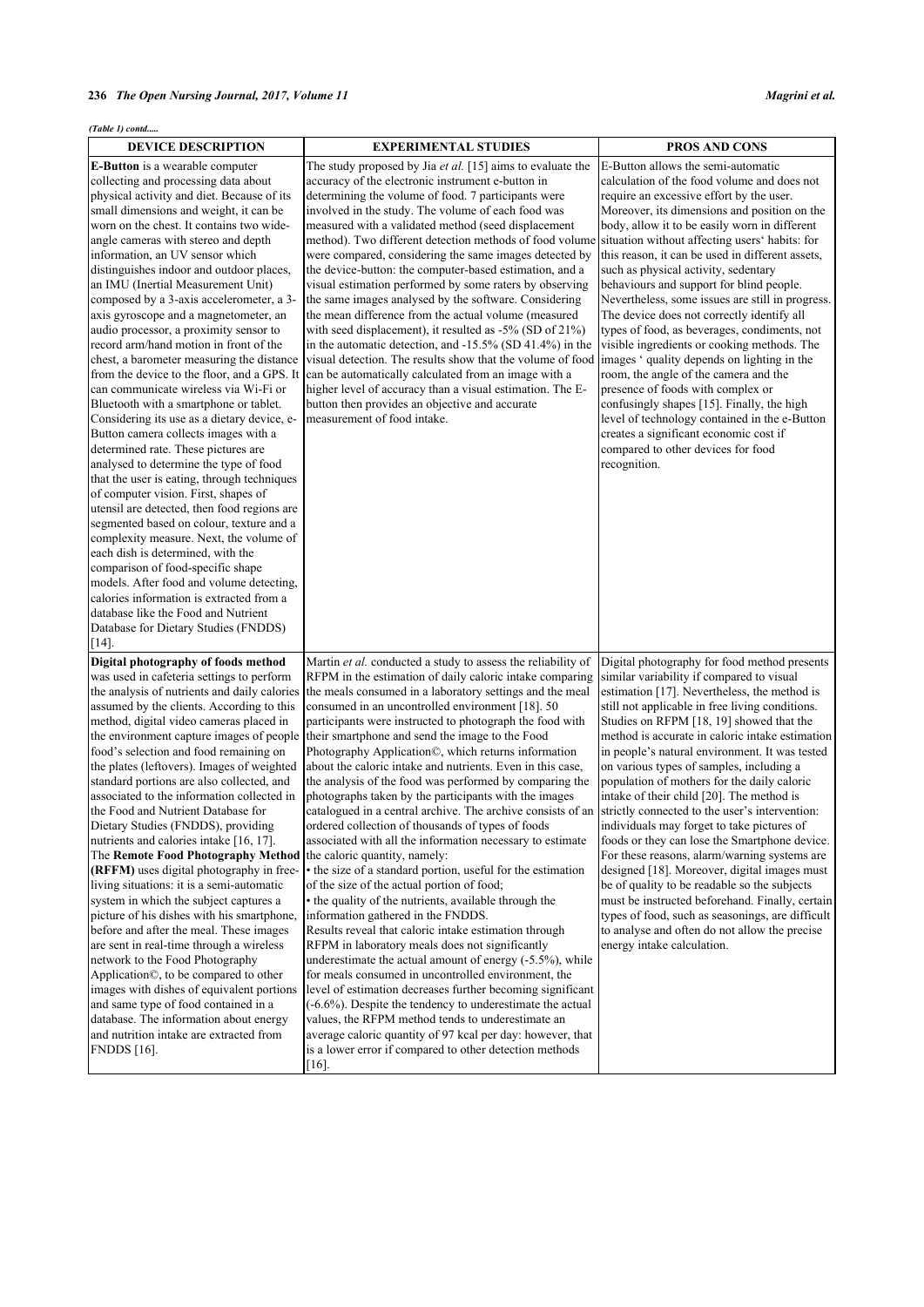

Fig. (1). Flowchart of the review method.

# <span id="page-5-0"></span>**Table 2. Accuracy of the Bite counter in bite detection [[5](#page-7-4)].**

| Food (utensil)        | Accuracy |
|-----------------------|----------|
| Meat (fork and knife) | 127%     |
| Sides (fork)          | 82.6%    |
| Soup (spoon)          | 60.2%    |
| Pizza (hands)         | 87.3%    |
| Soda (hands)          | 81.7%    |
| Smoothie (straw)      | 57.7%    |
| Total                 | 81.2%    |

# <span id="page-5-1"></span>**Table 3. Accuracy of Autodietary in food recognition [[13\]](#page-7-12).**

| Event/food         | Accuracy |
|--------------------|----------|
| Chewing-swallowing | 86.6%    |
| Apple              | 86.3%    |
| Carrot             | 84.9%    |
| <b>Biscuit</b>     | 82.9%    |
| Chips              | 87.7%    |
| Walnuts            | 75.5%    |
| Peanuts            | 83.4%    |
| Water              | 93.3%    |

# <span id="page-5-2"></span>**Table 4. Accuracy of piezoelectric sensor-based necklace with accelerometer in food recognition [[8](#page-7-7)].**

| Food     | Accuracy |
|----------|----------|
| Water    | 81.4%    |
| sandwich | 84.5%    |
| Chips    | 85.3%    |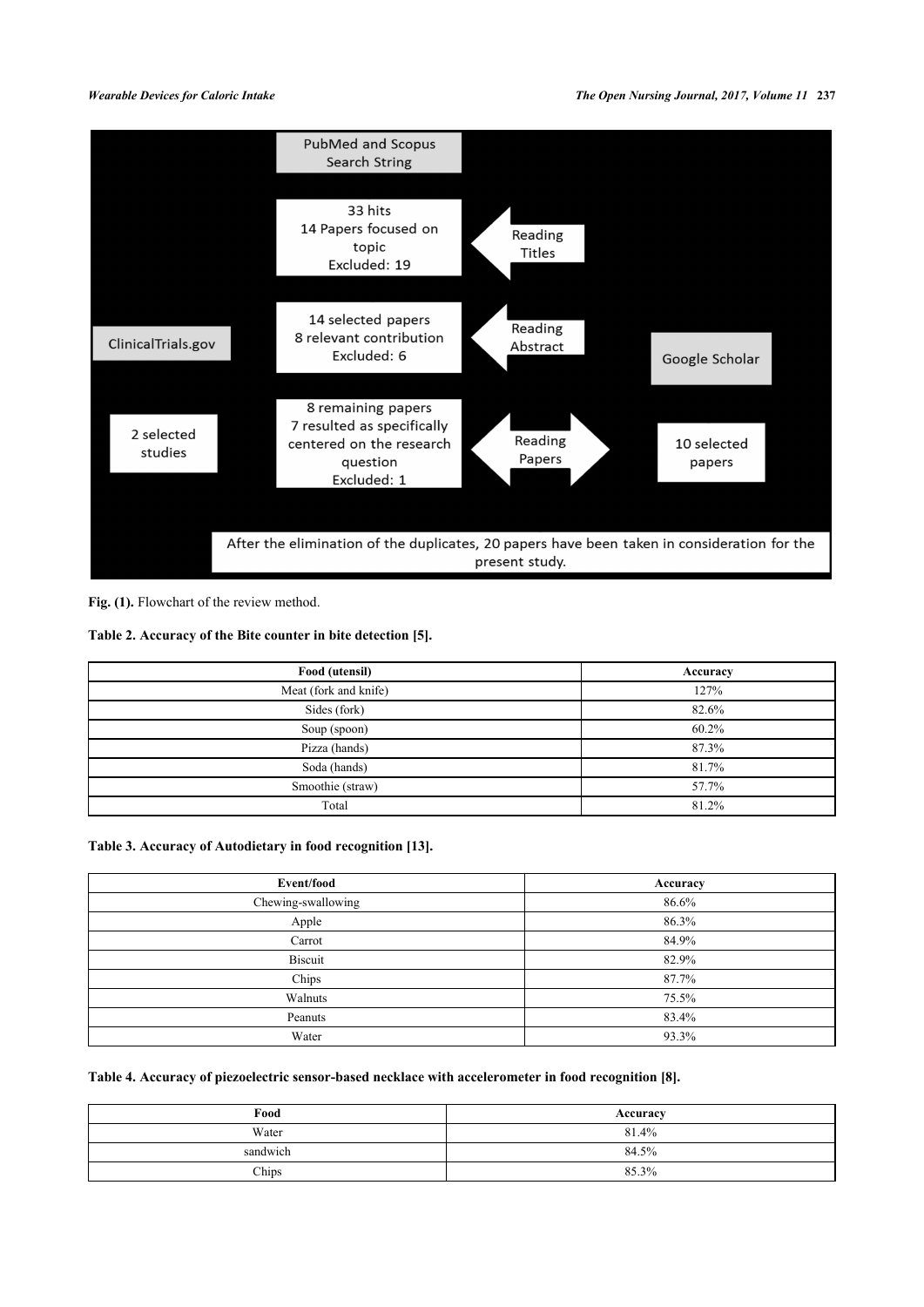### **4. DISCUSSION**

Among devices containing inertial sensors (accelerometers and gyroscopes), capable of detecting the gesture of a body portion (arm or wrist) in a given space, the bite-counter measures both the vertical movement of the arm from the top downwards and the rotational movement of wrist. The gesture is translated into number of bites and these are translated into energy intake through the use of algorithms whose rational is based on the existence of a relationship between the number of bites and the number of calories eaten. In fact, although the instrument is not able to detect the type of food and the quality of the nutrients, and the calories per bite vary according to the food taken, the number of bites remains positively correlated to individually introduced calories [[4\]](#page-7-3).

Bite counter is one of the most promising self-monitoring tools for energy intake detection, both in healthy subjects and patients, thanks to its convenience and simplicity. Its use is already widespread and implemented in clinical and non-clinical setting [\[6](#page-7-5), [11,](#page-7-10) [12\]](#page-7-11). Nevertheless, some limitations of the bite-counter must be acknowledged. First, bitecounter is susceptible to similar movements to the typical nutrition gestures and tends to register as bites movements of different nature. Second, it requires an active role of the subject in activating the tool and placing it on the dominant hand during the meal. Last, bite-counter does not provide any information about the quality of the food introduced [[5](#page-7-4), [6\]](#page-7-5).

Given its high potential for use in health research, bite-counter needs some improvements for a more accurate and reliable detection of caloric intake.

The electronic devices that detect swallowing and/or chewing sounds are often very accurate in the identification of the type of food, although they are able to recognize only a limited number of foods [[7\]](#page-7-6) and do not provide information on the caloric intake. In more recent studies they are associated with other devices, such as motion and proximity sensors [[8,](#page-7-7) [9](#page-7-8)], which are useful to reduce potential errors associated with movements of different nature and to obtain additional information. The biggest drawback of these tools is that they are uncomfortable to wear: in most cases, they must be worn as collars, and require careful use by the subject which has to minimize noise and accessory movements.

Finally, devices that capture digital images of foods before and after eating, allow the estimate of caloric intake from the analysis of pictures. Considering calories monitoring in free-living conditions, the Remote Food Photography Method **(**RFPM) is a semi-automatic method and its evolution is still in place: its function is based on the association of similar foods images by type and portion. Calculation software then allows the calculation of the calories and the analysis of the quality of nutrients introduced, providing a wide range of useful information for the subject and the researcher. The image technique takes advantage of common technologies, such as Smartphone, crossing data from multiple different database containing essential information on foods. However, detection is often affected by the quality of the image, by the position of food, and an important collaboration is requested from the subject.

# **CONCLUSION**

Self-monitoring of caloric intake becomes more urgent as wrong eating habits of developed countries increase. Moreover, health problems like obesity, diabetes, or other diseases with a high need for dietary assistance require instruments for a major control of caloric intake. New technologies based on wearable devices allow people to monitor their energy and caloric intake of their meals. Different methods are available, but all of them are still in progress. Wrist devices based on the arm movement and bite counting seem to be the most comfortable, cheap and easy to use: they still need a correlation between the number of bites and calories ingested. Collars with sensors for the detection of chewing and swallowing showed high accuracy, but they lack in comfort and still do not give information about caloric intake. Methods of food photography showed accuracy in caloric content of foods, and are very accessible with instruments of common use as smartphones, but they are strictly bounded to the user's intervention and images qualities. For these reasons, further research is needed on this field.

#### **LIST OF ABBREVIATIONS**

| (NCDs) | Non-communicable diseases |
|--------|---------------------------|
| (WHO)  | World Health Organization |

# **CONSENT FOR PUBLICATION**

Not applicable.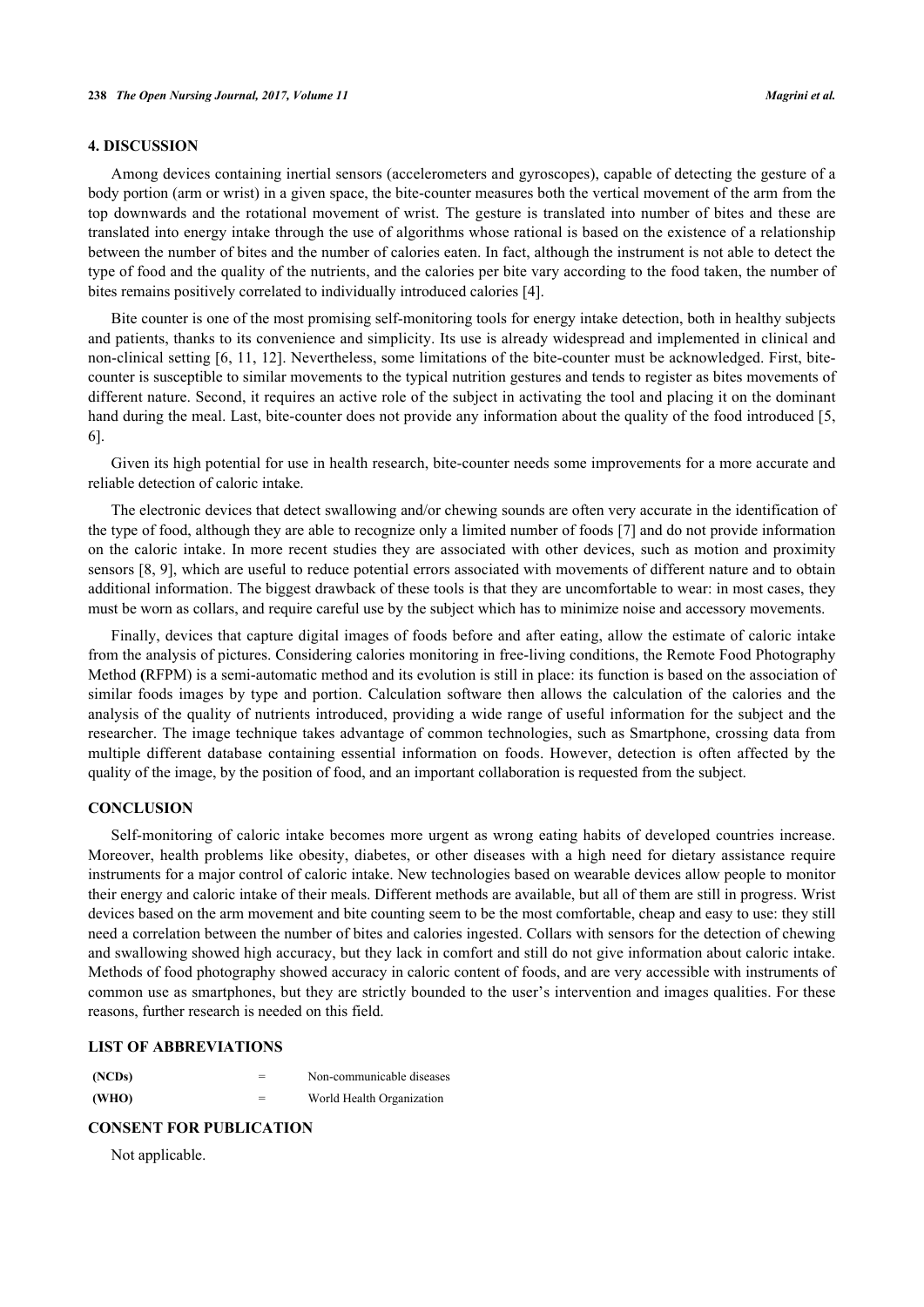# **CONFLICT OF INTEREST**

The authors declare no conflict of interest, financial or otherwise.

#### **ACKNOWLEDGEMENTS**

Declared none.

#### **REFERENCES**

- <span id="page-7-0"></span>[1] Goris AH, Meijer EP, Westerterp KR. Repeated measurement of habitual food intake increases under-reporting and induces selective underreporting. Br J Nutr 2001; 85(5): 629-34.
- [\[http://dx.doi.org/10.1079/BJN2001322](http://dx.doi.org/10.1079/BJN2001322)] [PMID: [11348579\]](http://www.ncbi.nlm.nih.gov/pubmed/11348579)
- <span id="page-7-1"></span>[2] Thompson FE, Subar AF, Loria CM, Reedy JL, Baranowski T. Need for technological innovation in dietary assessment. J Am Diet Assoc 2010; 110(1): 48-51. [\[http://dx.doi.org/10.1016/j.jada.2009.10.008](http://dx.doi.org/10.1016/j.jada.2009.10.008)] [PMID: [20102826\]](http://www.ncbi.nlm.nih.gov/pubmed/20102826)
- <span id="page-7-2"></span>[3] Lopez-Meyer P, Patil Y, Tiffany T, Sazonov E. Detection of hand-to-mouth gestures using a RF operated proximity sensor for monitoring cigarette smoking. Open Biomed Eng J 2013; 9: 41-9.
- [\[http://dx.doi.org/10.2174/1874120701307010041\]](http://dx.doi.org/10.2174/1874120701307010041) [PMID: [23723954](http://www.ncbi.nlm.nih.gov/pubmed/23723954)]
- <span id="page-7-3"></span>[4] Scisco JL, Muth ER, Hoover AW. Examining the utility of a bite-count-based measure of eating activity in free-living human beings. J Acad Nutr Diet 2014; 114(3): 464-9. [\[http://dx.doi.org/10.1016/j.jand.2013.09.017\]](http://dx.doi.org/10.1016/j.jand.2013.09.017) [PMID: [24231364](http://www.ncbi.nlm.nih.gov/pubmed/24231364)]
- <span id="page-7-4"></span>[5] Desendorf J, Bassett DR Jr, Raynor HA, Coe DP. Validity of the Bite Counter device in a controlled laboratory setting. Eat Behav 2014; 15(3): 502-4.

[\[http://dx.doi.org/10.1016/j.eatbeh.2014.06.013\]](http://dx.doi.org/10.1016/j.eatbeh.2014.06.013) [PMID: [25064306](http://www.ncbi.nlm.nih.gov/pubmed/25064306)]

- <span id="page-7-5"></span>[6] Salley JN, Hoover AW, Wilson ML, Muth ER. Comparison between human and bite-based methods of estimating caloric intake. J Academy Nutrition Dietetics 2016; 31(10): 1568-77.
- <span id="page-7-6"></span>[7] Amft O, Kusserow M, Tröster G. Bite weight prediction from acoustic recognition of chewing. IEEE Trans Biomed Eng 2009; 56(6): 1663-72. [\[http://dx.doi.org/10.1109/TBME.2009.2015873](http://dx.doi.org/10.1109/TBME.2009.2015873)] [PMID: [19272978\]](http://www.ncbi.nlm.nih.gov/pubmed/19272978)
- <span id="page-7-7"></span>[8] Kalantarian H, Alshurafa N, Le T, Sarrafzadeh M. Monitoring eating habits using a piezoelectric sensor-based necklace. Comput Biol Med  $2015: 58: 46-55$ [\[http://dx.doi.org/10.1016/j.compbiomed.2015.01.005\]](http://dx.doi.org/10.1016/j.compbiomed.2015.01.005) [PMID: [25616023](http://www.ncbi.nlm.nih.gov/pubmed/25616023)]
- <span id="page-7-8"></span>[9] Fontana JM, Higgins JA, Schuckers SC, *et al.* Energy intake estimation from counts of chews and swallows. Appetite 2015; 85: 14-21. [\[http://dx.doi.org/10.1016/j.appet.2014.11.003](http://dx.doi.org/10.1016/j.appet.2014.11.003)] [PMID: [25447016\]](http://www.ncbi.nlm.nih.gov/pubmed/25447016)
- <span id="page-7-9"></span>[10] Dong Y, Hoover A, Muth E. A device for detecting and counting bites of food taken by a person during eating. In: Bioinformatics and Biomedicine, 2009 BIBM'09 IEEE International Conference on: IEEE. 2009. [\[http://dx.doi.org/10.1109/BIBM.2009.29](http://dx.doi.org/10.1109/BIBM.2009.29)]
- <span id="page-7-10"></span>[11] Turner McGrievy B Using Bite Counter For Weight Loss. A One-Month Usability Trial to Test The Effectiveness of Using the Bite Counter (Bites) ClinicalTrialsgov. 2016.
- <span id="page-7-11"></span>[12] O Neil P. Assessing the Bite Counter. Available at: ClinicalTrialsgov.
- <span id="page-7-12"></span>[13] Bi Y, Lv M, Song C, Xu W, Guan N, Yi W. AutoDietary: A wearable acoustic sensor system for food intake recognition in daily life. IEEE Sens J 2016; 16: 806-16. [\[http://dx.doi.org/10.1109/JSEN.2015.2469095](http://dx.doi.org/10.1109/JSEN.2015.2469095)]
- <span id="page-7-13"></span>[14] Sun M, Burke LE, Mao Z-H, *et al.* eButton: a wearable computer for health monitoring and personal assistance. Proceedings of the 51st Annual Design Automation Conference. 1-6. [\[http://dx.doi.org/10.1145/2593069.2596678\]](http://dx.doi.org/10.1145/2593069.2596678)
- <span id="page-7-14"></span>[15] Jia W, Chen H-C, Yue Y, *et al.* Accuracy of food portion size estimation from digital pictures acquired by a chest-worn camera. Public Health Nutr 2014; 17(8): 1671-81. [\[http://dx.doi.org/10.1017/S1368980013003236](http://dx.doi.org/10.1017/S1368980013003236)] [PMID: [24476848\]](http://www.ncbi.nlm.nih.gov/pubmed/24476848)
- <span id="page-7-15"></span>[16] Martin CK, Nicklas T, Gunturk B, Correa JB, Allen HR, Champagne C. Measuring food intake with digital photography. J Hum Nutr Diet 2014; 27(Suppl.1): 72-81. [\[http://dx.doi.org/10.1111/jhn.12014](http://dx.doi.org/10.1111/jhn.12014)] [PMID: [23848588\]](http://www.ncbi.nlm.nih.gov/pubmed/23848588)
- <span id="page-7-16"></span>[17] Williamson DA, Allen HR, Martin PD, Alfonso A, Gerald B, Hunt A. Digital photography: a new method for estimating food intake in cafeteria settings. Eat Weight Disorder Studies Anorexia Bulimia Obes. 2004; 9: pp. (1)24-8. [\[http://dx.doi.org/10.1007/BF03325041\]](http://dx.doi.org/10.1007/BF03325041)
- <span id="page-7-17"></span>[18] Martin CK, Han H, Coulon SM, Allen HR, Champagne CM, Anton SD. A novel method to remotely measure food intake of free-living individuals in real time: The remote food photography method. Br J Nutr 2009; 101(3): 446-56. [\[http://dx.doi.org/10.1017/S0007114508027438](http://dx.doi.org/10.1017/S0007114508027438)] [PMID: [18616837\]](http://www.ncbi.nlm.nih.gov/pubmed/18616837)